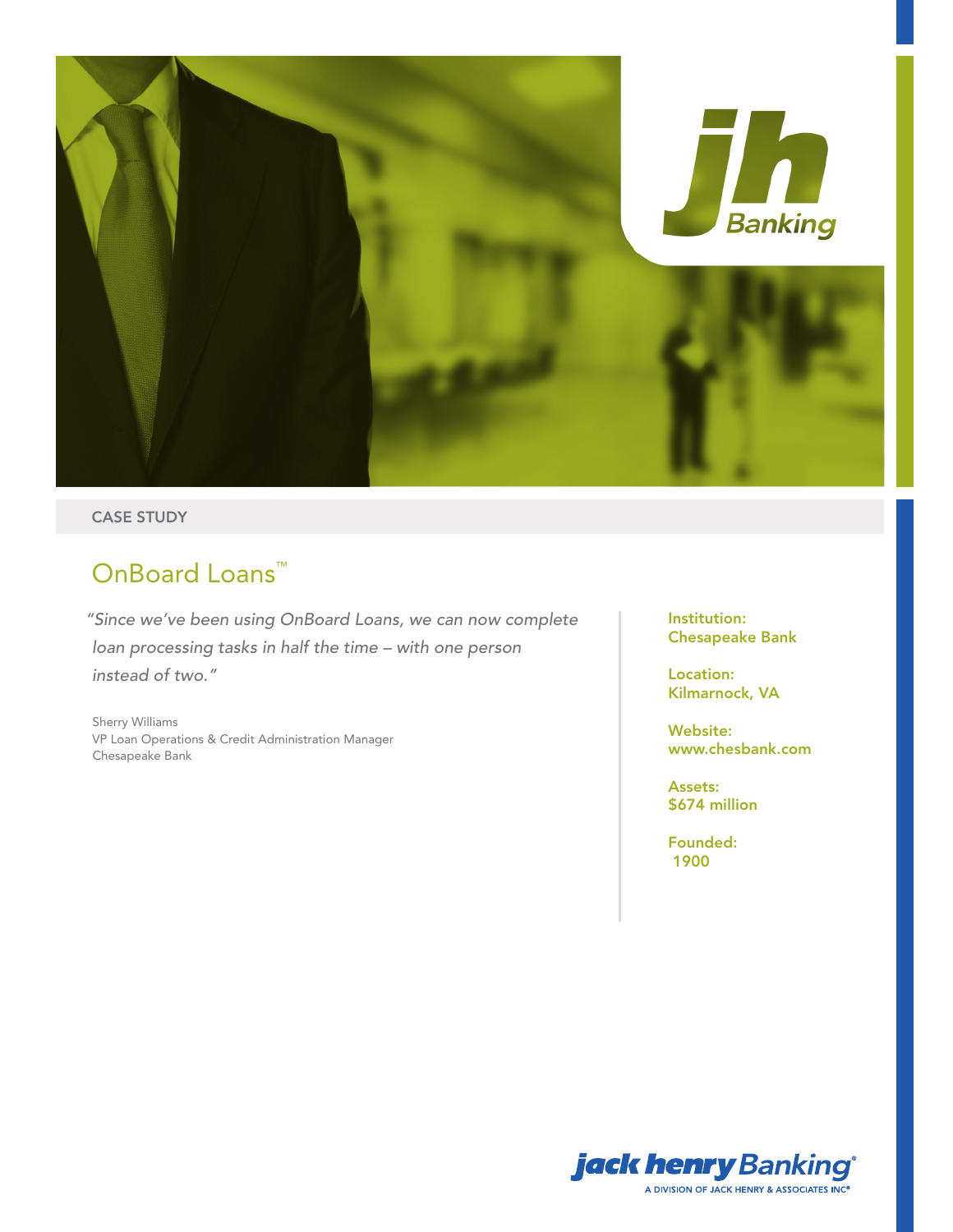## OnBoard Loans

Compliance-Driven, Server-Based Retail and Commercial Lending

Chesapeake Bank has been a member of the Virginia Northern Neck, Middle Peninsula, and Williamsburg communities since 1900 – originally serving watermen, farmers, and small business owners. Since its founding, Chesapeake Bank has remained on the forefront of community banking while focusing on its commitment to personal, innovative service. This level of customer service, paired with the cultivation of strong, long-term consumer and business customer relationships, is just one of the reasons the bank has been able to grow and prosper.

*"OnBoard Loans is ready-to-use, out-of-the-box loan origination software."* 

Sherry Williams

Because retail and commercial loans have always been an integral part of Chesapeake Bank's business model, the bank recently started looking for a way to streamline its lending process. After evaluating several options, the bank decided to implement OnBoard Loans by Jack Henry Banking® to increase the efficiency and effectiveness of originating new loans.

AVP Loan Operations Manager, Sherry Williams, explains below how OnBoard Loans has exceeded her expectations by reducing errors and improving branch productivity, efficiency, and effectiveness.

#### JHB: What was the initial business reason you acquired OnBoard Loans?

Sherry: The key deciding factor in our bank choosing OnBoard Loans as our loan origination software was its ability to integrate with SilverLake System®, our core processing platform. Additionally, we wanted a solution that reduced the redundancy of having two people key in the same information at two separate times. OnBoard Loans meets both of those needs.

#### JHB: Are you using OnBoard Loans to automate a business process for the first time, or are you replacing an existing technology solution?

Sherry: Our previous loan origination software was through a Jack Henry Banking competitor. The product was supposed to be able to integrate with SilverLake, but we were never able to make it work. But since we've been using OnBoard Loans, we can now complete loan processing tasks in half the time – with one person instead of two, and so the second person can reallocate his or her time to other tasks.

#### JHB: Looking at your competitive landscape, what are the competitive advantages that OnBoard Loans has generated for your bank?

Sherry: The biggest thing our bank looks for is speed, especially when it comes to commercial loans. The more loans we're able to crank out, the better … and the quicker, the better. Because if we have a loan that takes two or more hours to process, that means we're inconveniencing the customer by making him or her wait, along with their attorneys, and it also means a longer cooling period. OnBoard Loans gives us a competitive advantage by putting the speed where it needs to be.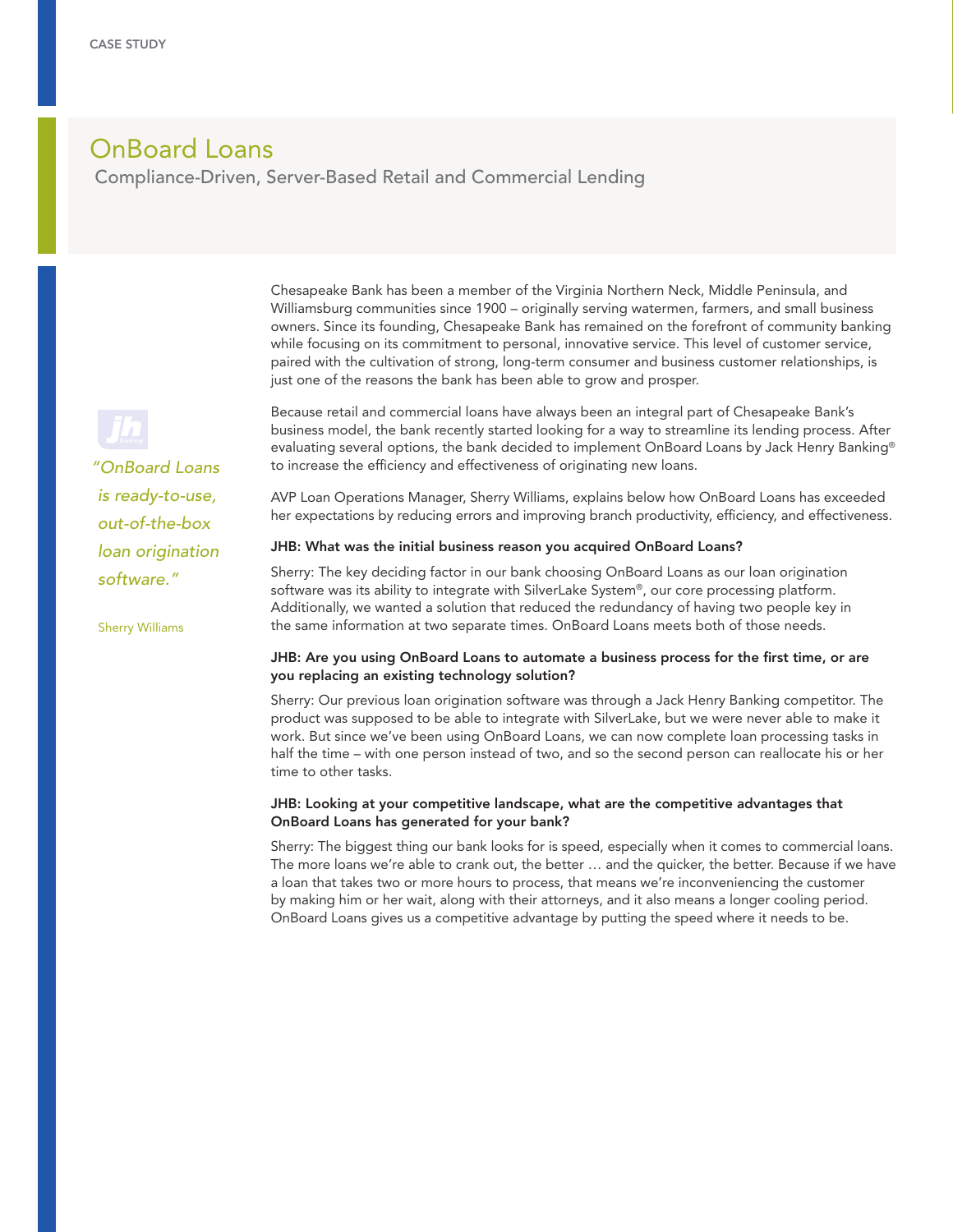#### JHB: Can you tell us how OnBoard Loans has generated measurable cost savings for your bank?

Sherry: OnBoard Loans has helped our bank save money by improving operating efficiency in multiple areas – in addition to increasing the speed of processing new loans, the exporting side of things has been a real cost saver, too, especially from a management perspective. We can export data right from OnBoard Loans without frustrating file transfers or batch processing delays.

#### JHB: Have you received any positive feedback from bank employees since implementing OnBoard Loans?

Sherry: We've had very positive feedback. Our employees have said that being able to pull information from the core is a huge feature because of the time it saves. They also love that compliance issues are automatically updated throughout the system.

#### JHB: If you would recommend this solution to other banks, what is the most compelling statement you would make to another institution considering OnBoard Loans?

Sherry: We would highly recommend this solution to any bank that's looking to improve its lending operations. OnBoard Loans is ready-to-use, out-of-the-box loan origination software – its design is intuitive and incredibly easy to navigate, so training was a breeze. And because the Jack Henry support team helped us set up our parameters, we were able to start using it right away.

*"Since we've been using OnBoard Loans, we can now complete loan processing tasks in half the time – with one person instead of two."*

Sherry Williams